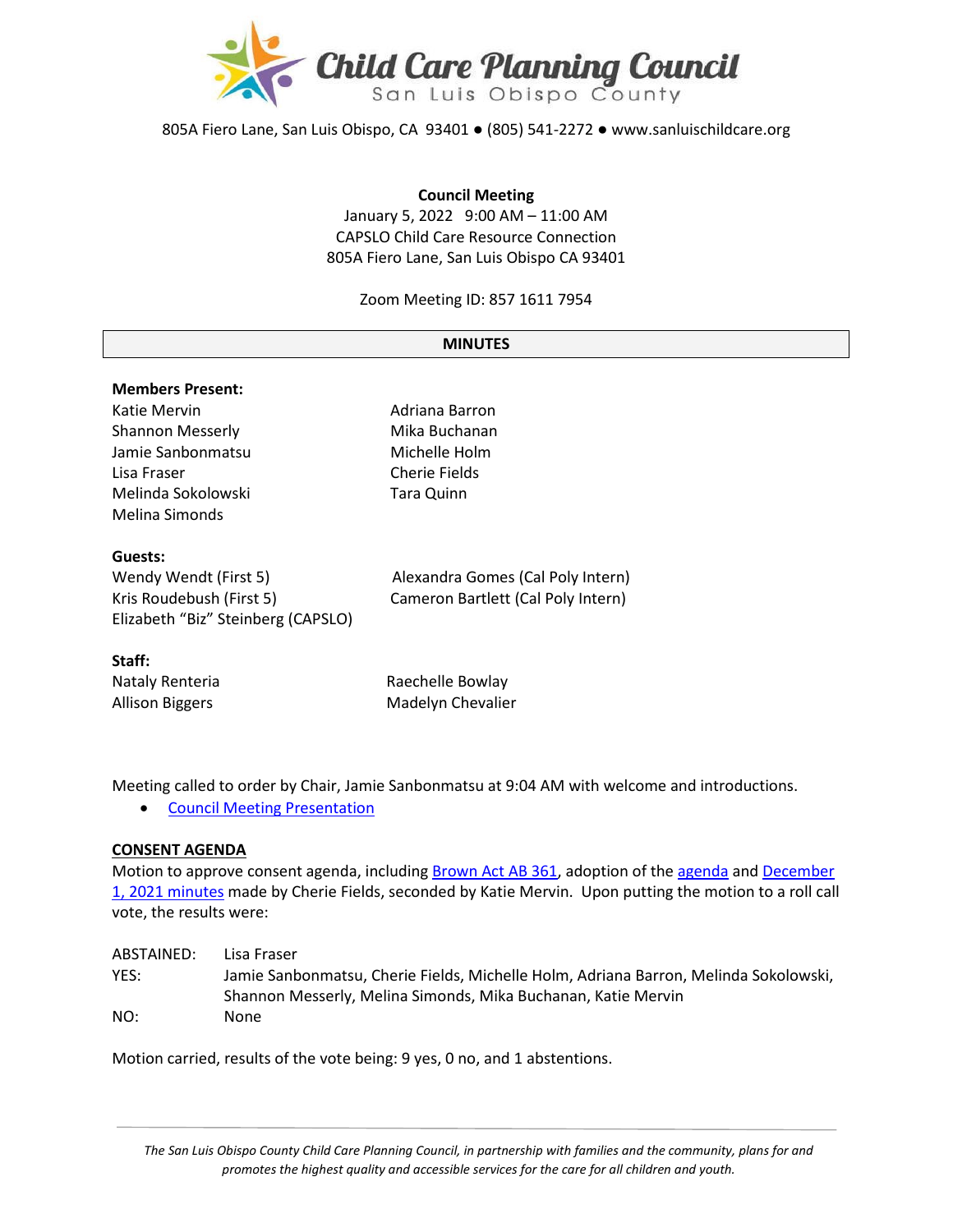# **PUBLIC COMMENT**

## **Elizabeth "Biz" Steinberg, CAPSLO**

- CAPSLO Head Start taskforce will be meeting today at 11:00 AM with Dr. Howard, Director of Office of Community Services and Dr. Futrell, Director of the Office of Head Start.
- Will be getting clarification to see if enrollment can be extended to January of 2023

## **Shana Paulson, CAPSLO Child Care Resource Connection**

- Referral Data
	- o [Moderate Referral Increase \(16%\) between](https://drive.google.com/file/d/129K6ENsNP3i3kTWffv7xHBrIOF8Mq74C/view?usp=sharing) 2020 and 2021
	- o [Proportion of Referral Requests by Age](https://drive.google.com/file/d/11_ysxFYpsvLx5iSywsx_D5wvx4xC6Q6_/view?usp=sharing)
- Prospective family child care home business owners in the City of San Luis Obispo can apply for a grant of up to \$5,000 to get their business started. Grants are funded by the City of San Luis Obispo to increase access to quality child care options in our community.
	- o [Click here to Apply](https://docs.google.com/forms/d/e/1FAIpQLSdsnZ1TvlOfSRMs7lNP4awe3cfWTpvbxqK_2P-ChXg0OM_HQA/viewform)
	- o [Flyer](https://drive.google.com/file/d/1spx_MNT7nDErlMQ_Sz10J-Az2EANNErG/view?usp=sharing)

## **COUNCIL MEMBER ANNOUNCEMENTS & PROGRAM UPDATES**

**Cherie Fields, San Luis Obispo County Public Health**

- New Director of Nursing for our Maternal, Child & Adolescent Health Program
- Field Nursing program is still accepting referrals
- Recently did a KSBY segment that aired on Christmas Eve
- Immunization Clinics open by appointment (Paso Robles, San Luis Obispo, & Grover Beach).
	- $\circ$  COVID-19 Vaccines and Booster Shots available by walk in and appointment

# **ADVOCACY UPDATE**

- Working with the Child Care Planning Council Association to have a budget ask for additional support/funding for the Child Care Planning Councils.
	- $\circ$  Asking for 10 million dollars across the state for all of the planning councils
	- o We are one of four counties starting and leading this process

# **FIRST 5 SLO COMMISSION UPDATE – Melinda Sokolowski**

- Commission Meeting: December 2, 2021
	- o Next Meeting: Wednesday, January 26 @ 3:00PM
- Approved a contract with SLO Botanical Garden
- Home Visiting Program
- San Luis Obispo County Collaborative Child Care Study Approval to move forward with Fran McIntyre as the contractor for Phase 2
- [Family Friendly Workplace Accelerator Program](https://slochamber.org/slo-chamber-announces-new-free-family-friendly-workplace-accelerator-program/) 
	- $\circ$  A free resource for SLO County businesses to foster a strong local workforce through family-friendly workplace policies
	- o About 10 SLO County businesses have reached out to inquire about the program; program getting momentum
- January Hands-[On Hero: Christina Lefevre Latner](https://storage.googleapis.com/first5slo-org/uploads/First%205%20Hands-on%20Hero%20Jan%202022%20Press%20Ready%20Profile.pdf)

#### **WE ARE THE CARE UPDATE**

- Task Force Meetings:
	- o Cross-Sector Collaboration Task Force Friday January 14th @ 10AM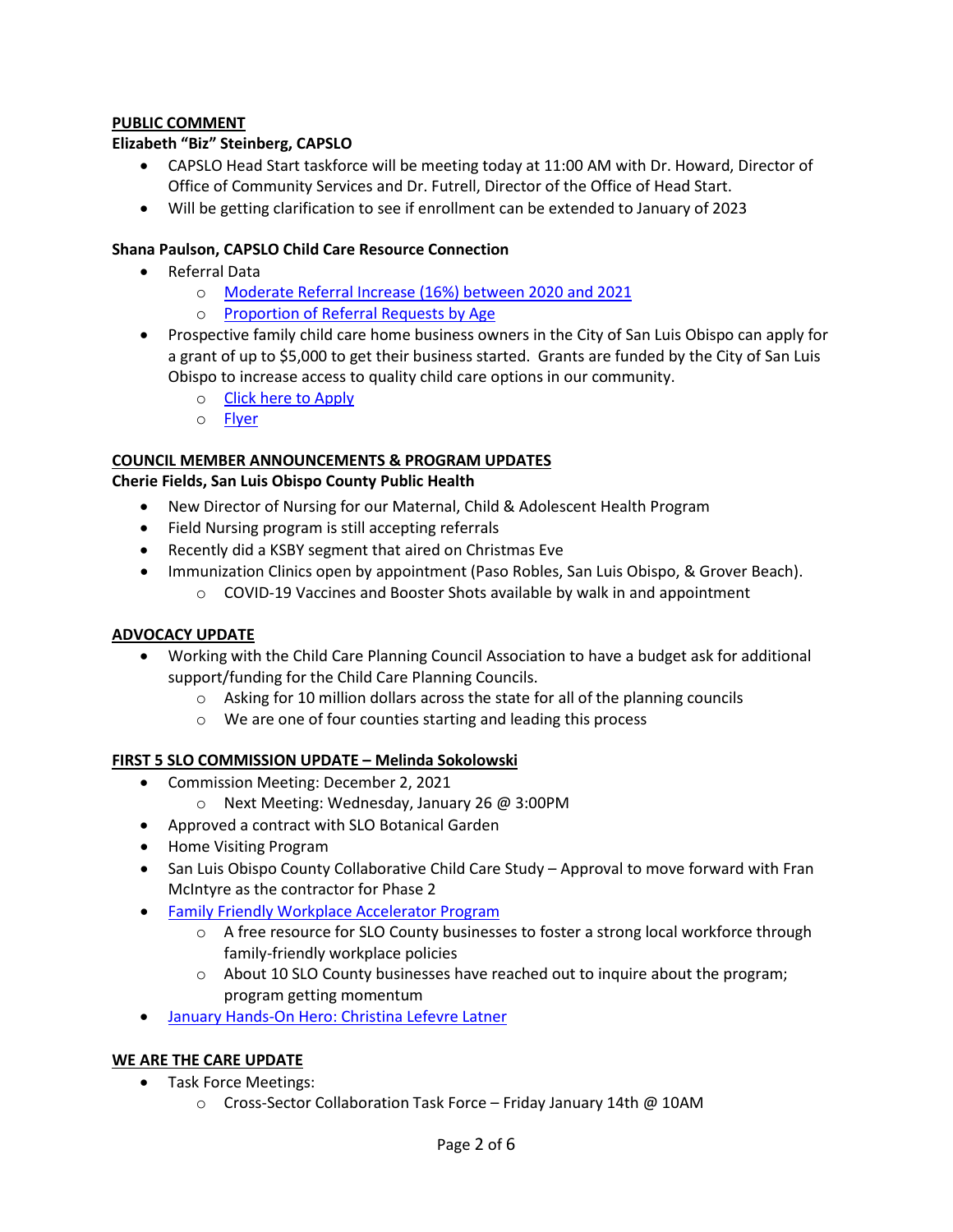- o Public Awareness Task Force Thursday January 20th @ 10AM
- o Power to the Profession Task Force Monday January 24th @ 3PM
- o Local Government Engagement Monday January 24th @ 1:00PM
- o Leadership TBD
- We Are the Care Snack & Chat Potluch
	- o Friday, January 7<sup>th</sup> @ 12:30PM
	- o Cuesta Park Arroyo Picnic Area
	- o [Flyer](https://drive.google.com/file/d/1FZYsx-gal5Yl_3bsetNPeakJd4lIprJK/view?usp=sharing)

## **COORDINATOR UPDATE – Raechelle Bowlay**

- January Meetings:
	- o CCRC Finance
	- o CAPSLO Diversity, Equity & Inclusion Committee and Steering Committee
	- o Center-Based Teacher Networking
	- o School Age Child Care Networking
	- o We Are The Care
	- o Atascadero Chamber of Commerce
		- **Monthly Mixer**
		- Board of Directors
			- Membership Committee
		- **Diversity Council & Women in Business**
	- o SLO County Commission on the Status of Women & Girls
	- o Home Visiting Community Advisory Board Meeting
	- o SLO REACH Advisory Committee
- Strengthening Partnerships Between School Districts and Community-Based Early Childhood Providers
	- o Thursday, January 6, 2022 2:00 PM
	- o [Register](https://zoom.us/webinar/register/WN_A3bN0H8WSbOXr9pu7qzjig)
- Aligning State Child Care Subsidy Systems with the True Cost of Quality
	- o Tuesday, February 1, 2022 2:00 PM
	- o [Register](https://zoom.us/webinar/register/WN_DiPe3bUYSdiiRm6SvQUqeQ)
- Child Care Law Center
	- o Child Care Communications Conference Movement Building for Racial Equity
	- $\circ$  Wednesday, January 12<sup>th</sup>, 2022 2:00 4:30 PM
	- o [Register](https://childcarelaw.salsalabs.org/commsconference2022/index.html)
- CDE Updates
	- o Building the Early Childhood Education and Transitional Kindergarten Workforce Through Teacher Residencies
		- **[Recording](https://www.youtube.com/watch?v=xgJznuK39eQ)**
	- o Overview of the Universal Prekindergarten Planning Template
		- Thursday, January 13, 2022 3:00 5:00 PM
		- **[Register](https://us02web.zoom.us/webinar/register/WN_AJpwi3ZpQGqcNvBu5dXtYg)**
		- [Universal Prekindergarten Planning and Implementation Grant Program](https://drive.google.com/file/d/1AbmwlXST-lNQqGTrf2mYxQ51uTMdOhmw/view)  [Planning Template](https://drive.google.com/file/d/1AbmwlXST-lNQqGTrf2mYxQ51uTMdOhmw/view)
	- o Save the Date!
		- ELO Program Planning Workshop
		- Wednesday, January 19, 2022 9:00 11:00 AM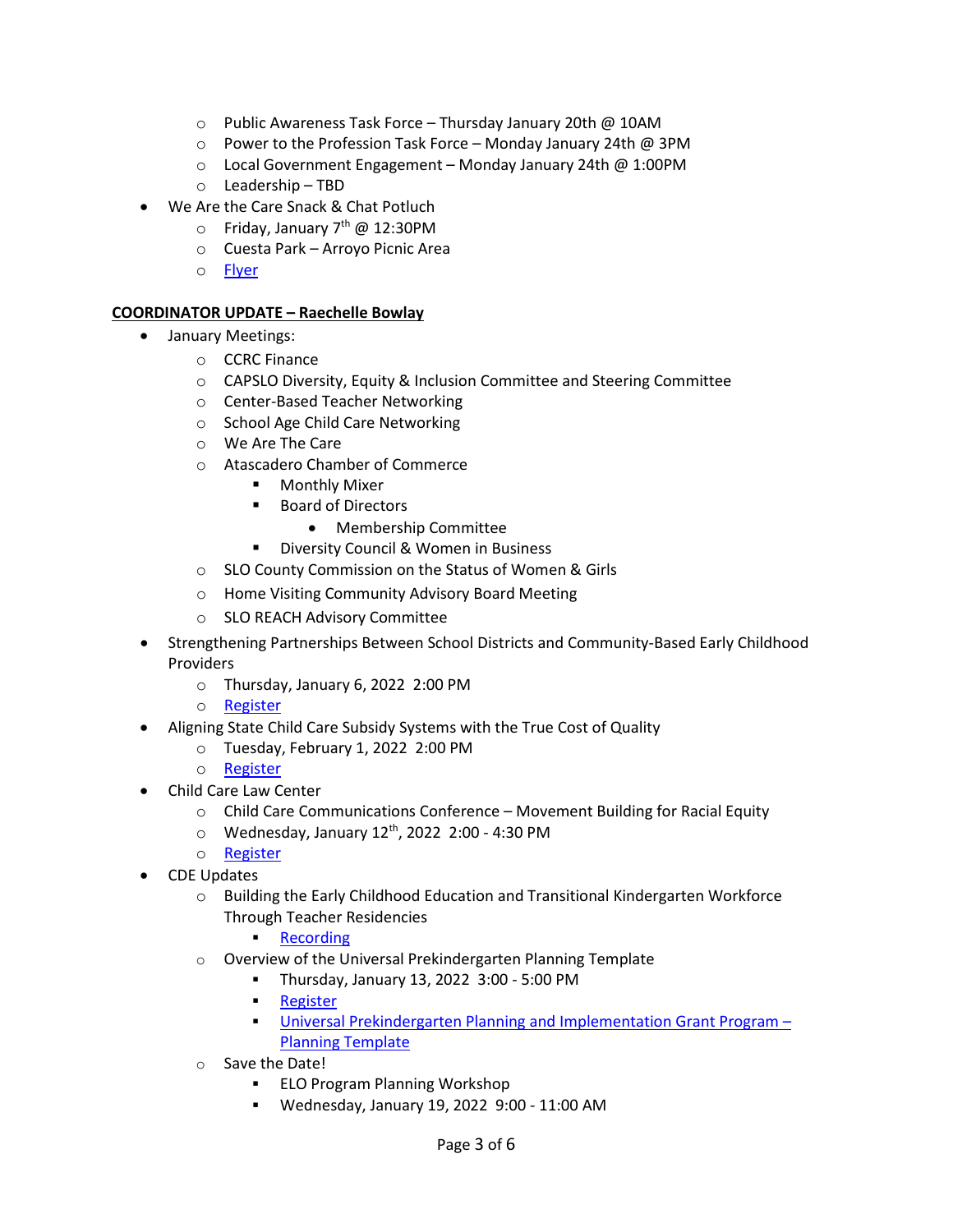- CDSS Updates
	- o Child Care & Development Quarterly Stakeholder Call
		- Thursday, January 6, 2022 1:00 2:30 PM
		- [Register](https://us02web.zoom.us/webinar/register/WN_D5VgQUSeSuKwLHJT6FCSNg)
	- o [Child Care Transition Quarterly Report](https://cdss.ca.gov/inforesources/cdss-programs/calworks-child-care/child-care-transition)
- Universal PreK + Early Learning Community of Practice
	- o The Power of Partnerships
	- o Thursday, January 27, 2022 11:00 AM 12:30 PM
	- o [Register](https://slocoe.k12oms.org/2535-213646)
	- o **[Flyer](https://drive.google.com/file/d/1ebqCbqWg8KA1Cf5jRAA7SF2rJyo5m04i/view?usp=sharing)**

## **QUALITY COUNTS UPDATE**

- Quality Counts Stipend Program updated for 2022
	- o [Stipend Handout](https://drive.google.com/file/d/1r4Azq2nhP92EibSp6MxVZI2nXNAjOOBY/view?usp=sharing)
	- o [Stipend Handout with FAQs](https://drive.google.com/file/d/1XRjSfeRV3geC7aVv6lB1awLQSg953pbY/view?usp=sharing)
- The Early Education Teacher Development Grant Application
	- o The CDE is pleased to announce the Early Education Teacher Development Grant Program. The purpose of the grant program is to increase the number of early educators available to serve CSPPs and TK programs by supporting the attainment of 24 early childhood education credits, an associate degree in Child Development, or an early education multiple subject teaching credential; and to increase specific competencies for early educators within the CSPP, TK, or kindergarten program.
	- $\circ$  Eligibility is limited to LEAs. LEAs include county offices of education, school districts, and charter schools. An LEA may apply for funding to conduct grant activities that serve multiple LEAs and non-LEA early education providers, including CSPPs and Head Start programs operated by community-based organizations, as a part of a consortium. An LEA may include in their consortium institutions of higher education or other California Commission on Teacher Credentialing-approved institutions offering preparation programs.
	- o Letter of Intent for San Luis Obispo County to be submitted be SLOCOE.

# **MONTH OF THE CHILD/CHILDREN'S DAY IN THE PLAZA**

- Possibility of an in-person event on Saturday April 2, 2022
	- o **[Quick survey of past vendors](https://docs.google.com/forms/d/1U-ezWJ0ESQw0AQgMS4pSUJ3EYjy_oGBZI5ueG7xPLjI/edit#responses)**
	- o Ask public to wear masks and have available at each of the entry points
	- o Additional fundraising opportunity/sponsorships
	- $\circ$  Develop a timeline and coordinate community planning meeting by end of January 2022

#### **SLO COUNTY ARPA PROPOSAL**

- American Rescue Plan Act Proposal
	- o Approximately \$85 million in funding coming to the County and cities
	- o Collaborative Letter from First 5 SLO, Child Care Planning Council, Quality Counts, CAPSO Child Care Resource Connection, Help Me Grow, etc.
	- o Proposed Strategies: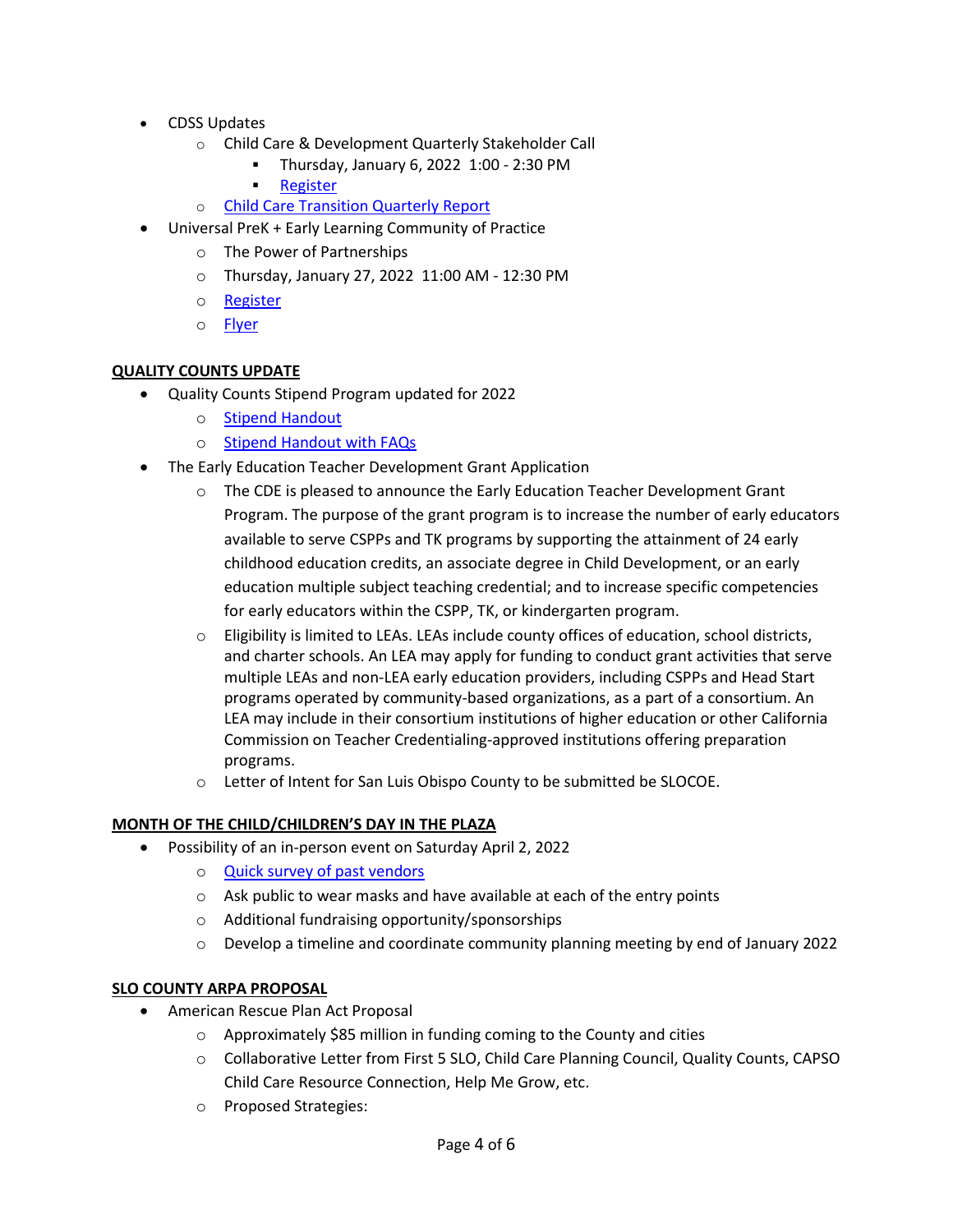- 1. Access to Child Care through Vouchers
- 2. Business Grants for Child Care Programs
- 3. Strengthening Local Child Care System Infrastructure
- 4. Workforce Pipeline for Child Care Professionals
- 5. Child Care Facility Development and Improvement
- 6. Mental and Behavioral Health Support for Children & Families
- 7. Eviction Protection for Families
- 8. Family Resource Centers
- SLO County Board of Supervisors is exploring setting aside dedicated funds towards child care. County partners are working together to define how this will be allocated, but initial outlines include:
	- o The San Luis Obispo Office of Education will serve as fiscal lead.
	- o The San Luis Obispo County Child Care Planning Council (the County's existing dedicated advisory body on child care need for children 0-12) will provide governance and program oversight, and will serve as program lead on quality improvement as part of its Quality Counts initiative.
	- o Proposed areas of indirect investment into the child care sector:
		- 0-12 year old child care sector program relief & stabilization
		- **Program expansion (new slots) and quality improvement**
		- **Reinvigoration of the child care workforce**

Motion to approve the San Luis Obispo County Child Care Planning Council serve as the advisory body for the County ARPA funding as we move forward made by Melinda Sokolowski, seconded by Adriana Barron. Upon putting the motion to a roll call vote, the results were:

ABSTAINED: None

YES: Jamie Sanbonmatsu, Cherie Fields, Michelle Holm, Adriana Barron, Melinda Sokolowski, Shannon Messerly, Melina Simonds, Mika Buchanan, Katie Mervin

NO: None

Motion carried, results of the vote being: 9 yes, 0 no, and 0 abstentions.

#### **COUNCIL FISCAL AGENCY TRANSITION PLAN**

[Fiscal Agent Proposal](http://www.sanluischildcare.org/fiscal-agent-proposal.html) – The proposal for Council vote, is to shift fiscal agency of SLO County Child Care Planning Council from CAPSLO to SLOCOE with the offer for SLOCOE to fund the Council Infrastructure from the general fund.

- Agreement of Transition Timeline July 1, 2022
- [Fiscal Agency Transition Timeline](https://docs.google.com/document/d/18QGLBHfYy8R_X4f7GT9_Kptdrw7O-tLxDzTm3H1Q4zs/edit)
- Next Planning Meeting is scheduled for January 7, 2022 at 10:30 AM

#### **ADJOURNMENT**

The meeting adjourned at 10:26 AM.

The next Council meeting will be held on February 2, 2022 from 9:00-11:00 AM at CAPSLO Child Care Resource Connection, 805A Fiero Lane, San Luis Obispo, CA.

Respectfully submitted,